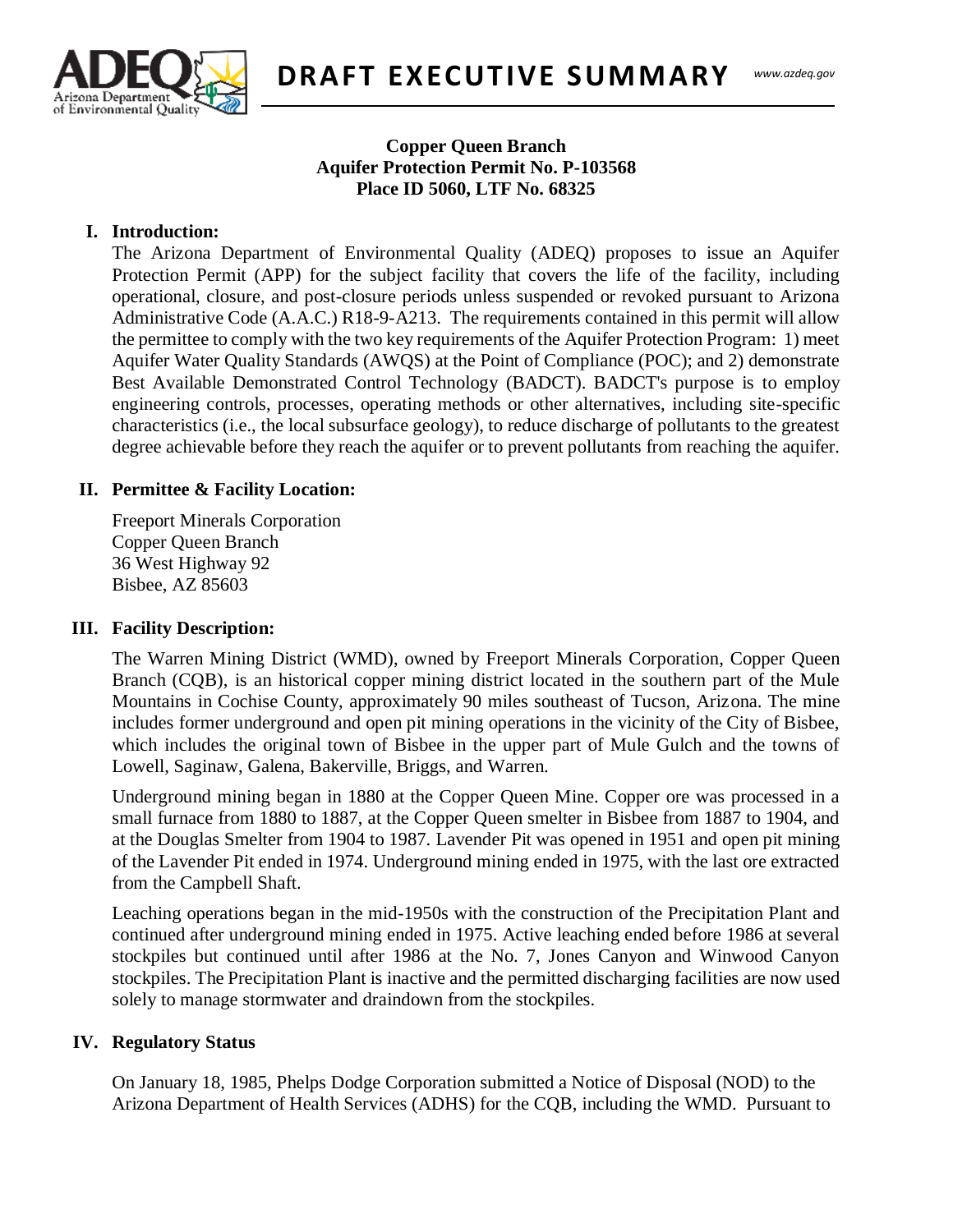

A.A.C. R18-9-105(A)(2), all of the WMD facilities have been considered to be in compliance with the APP program pending issuance of an individual APP for the WMD.

CQB submitted an area-wide APP application for the WMD to ADEQ in January 2006 (Water Management Consultants, Inc. 2006). At the request of ADEQ, and after substantial review by ADEQ and initiation of a number of studies by CQB for the WMD, including an extensive hydrogeologic field investigation, the development of a numerical groundwater flow model, and several engineering evaluations, CQB formally withdrew the 2006 area-wide application in 2014 and then submitted an application for this Individual APP on December 21, 2017.

# **V. Best Available Demonstrated Control Technology (BADCT):**

Three formerly leached stockpiles include the Jones Canyon, Winwood Canyon, and No. 7 Stockpiles. These stockpiles were constructed using an end dump method. East Dam and North Dam, formed by concrete headwalls, are used to collect draindown from the No. 7 Stockpile. The East Dam impoundment will be retrofitted with 80-mil double geomembrane liner separated by a geonet, with a leak collection and recovery system (LCRS). Draindown from the Jones and Winwood Canyon Stockpiles is managed by the Jones Canyon Earth Dam Upper Catchment (formed by a 10 foot high earth embankment) and the Winwood Canyon Stockpile Collection System (formed by a concrete wall), respectively.

The Stormwater Containment Pond No. 1 is lined with an 80-mile HDPE liner over 10-ounce geotextile placed on a subgrade layer. Stormwater Ponds 2A and 2B is are constructed with a liner system that includes an upper 80-mil HDPE liner and a lower 6-inch thick compacted clay liner on prepared subgrade separated by a leak detection layer (LDL). These impoundments manage flows from upset conditions and stormwater from high intensity storms.

The Precipitation Plant is a concrete structure that is currently used to manage flows from a number of facilities located at the mine site. The Campbell Yard Sump, a non-stormwater impoundment, is constructed with a single HDPE liner over prepared subgrade, and receives overflow from the Precipitation Plant and stormwater flows from the Campbell Yard and access ramp to the No. 7 Stockpile.

# **VI. Compliance with Aquifer Water Quality Standards (AWQS):**

The regional groundwater flow in the Warren District is generally to the east-southeast, with the exception of the area to the east of the Jones and Winwood canyon area, where groundwater flows to the south towards the center of the property. Localized variations in groundwater flow direction occur due to fracture and fault systems, in addition to historical dewatering that is still recovering from its cessation in 1984. The dewatered zone serves as a hydraulic dewatered zone and redirects local groundwater in a semi-radial pattern towards the center of the zone. Additionally, surface water is actively routed in a radial pattern towards the Lavender Pit, as well as to the No. 7 Stockpile. The depth to groundwater ranges from approximately 70 to 780 feet below ground surface, and is influenced by the local hydrogeological and structural features.

CQB submitted a comprehensive hydrogeologic study as part of the WMD APP Application. The study included a hydrogeologic field investigation and a groundwater model. In addition to planned BADCT upgrades for several of the WMD facilities, the hydrogeologic study, including